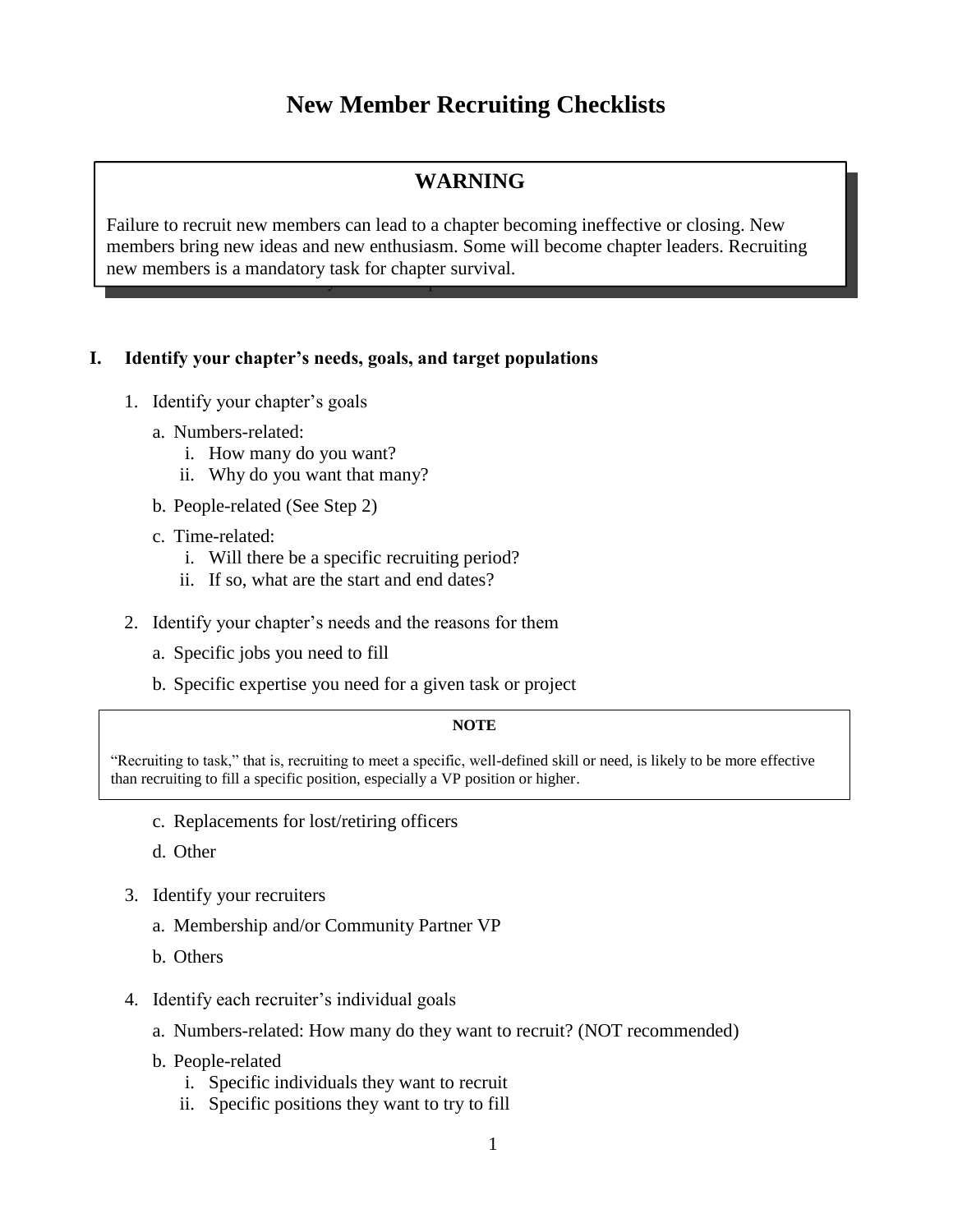- c. Time-related: How much time they have to do their recruiting
- 5. Identify where your potential candidates are
	- a. Physical locations
		- i. Examples: military bases, businesses/industries, schools
	- b. Professions
		- i. Examples: military personnel and family members, defense and non-defense industries, educators and administrators, businesses with military clienteles, local government officials
	- c. Social environments
		- i. Examples: military/veteran-related clubs and organizations, non-military professional organizations, parents of military/cadets/-CyberPatriot or StellarXplorers students
	- d. Friends/acquaintances
	- e. Social media users

#### **II. Develop your new member recruiting plan**

#### **NOTE**

Starting from the information above, WRITE THE PLAN DOWN. Define each item *specifically*.

- 1. Your chapter's needs and goals
- 2. The resources the chapter has available:
	- a. Money
	- b. Physical resources
		- i. Printed recruiting brochures and applications
		- ii. Smartphone sign-up app
	- c. People (See Step 5)
	- d. Time
- 3. Who you want to recruit. Options:
	- a. By name, if you have specific people in mind
	- b. By category (for example, military personnel, business people, etc.)
	- c. Anyone interested in supporting AFA's, and your chapter's, missions
- 4. Why you want to recruit them
	- a. General members, to grow chapter membership
	- b. Community Partners, to expand chapter outreach into the community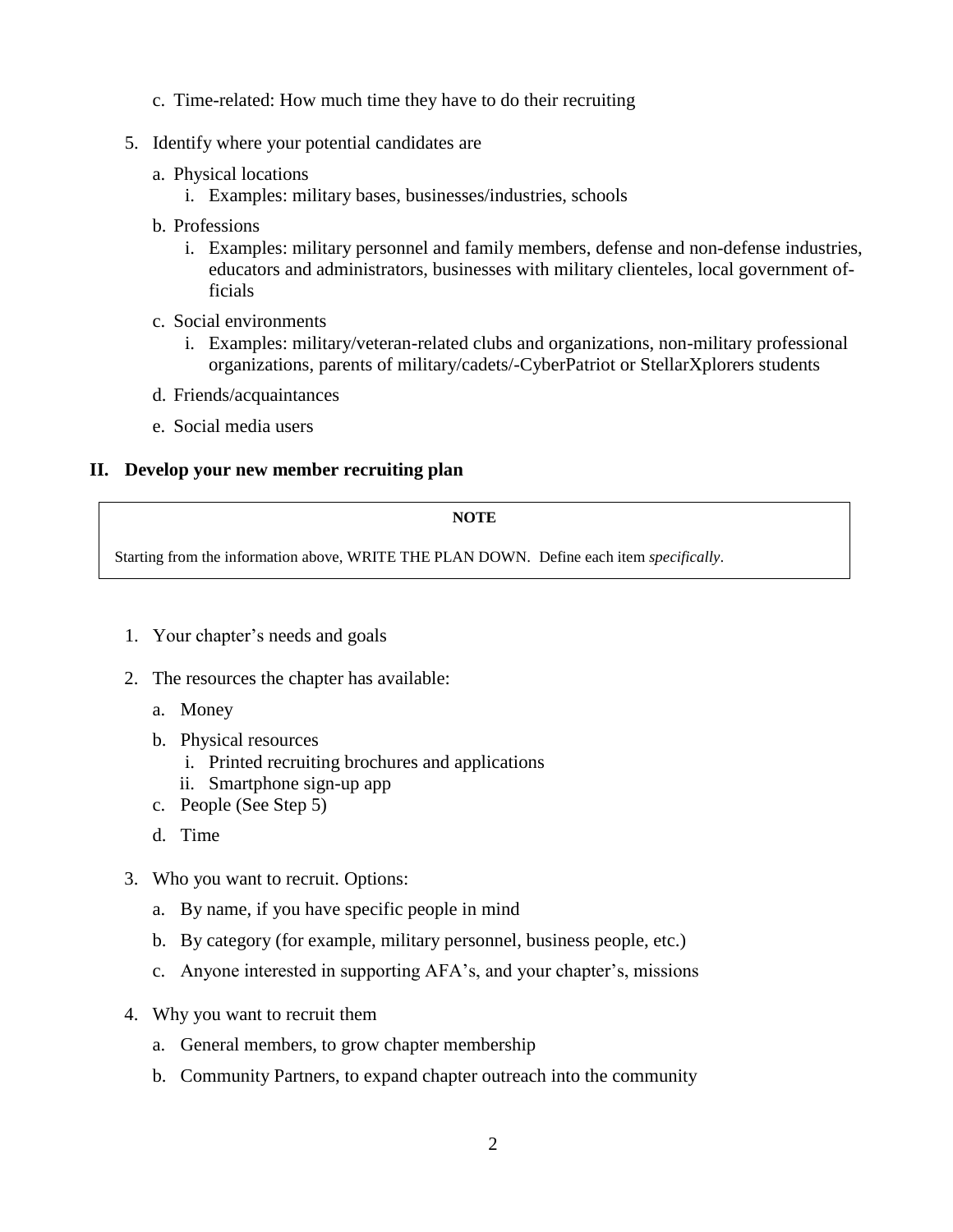- c. People to fill specific needs in the chapter leadership team or to support a particular chapter project or activity
	- i. Prioritize based on what needs to be filled most or soonest
	- ii. Recruit to task, not to position
- 5. Who will do the recruiting. Examples:
	- a. The entire chapter leadership team
	- b. A chapter member recruiting team, led by the chapter membership chairman or vice president
	- c. Specific chapter members (if they are friends with someone the chapter wants to recruit, for example)
- 6. When the recruiting effort will take place:
	- a. Year-round
	- b. One or several fixed-period recruiting drives
	- c. Identify the potential risks and benefits associated with each i. Define an alternative plan if the original planned time or location is unavailable or lost
- 7. How you will do your recruiting:
	- a. Person-to-person contacts are a MUST
	- b. Define the baseline message about your chapter that will be usable in all recruiting situations
		- i. Define the points recruiters can make based on each candidate's "hot links"
	- c. If you will do one or more recruiting drives, define:
		- i. How often they will be done
		- ii. When they will be done and why those specific times
		- iii. Where they will be done
	- d. If you will recruit all year, define:
		- i. Who will contact whom
		- ii. When the contacts will be made
		- iii. How the contacts will be made
- 8. How the recruiting plan will be managed. During chapter ExComm meetings is the most logical time/location.
	- a. Topics to review:
		- i. Goals
		- ii. Progress made so far
		- iii. Ahead/behind goals/schedule
		- iv. What's working well? Do more of it?
		- v. What's working poorly?
			- 1) Why?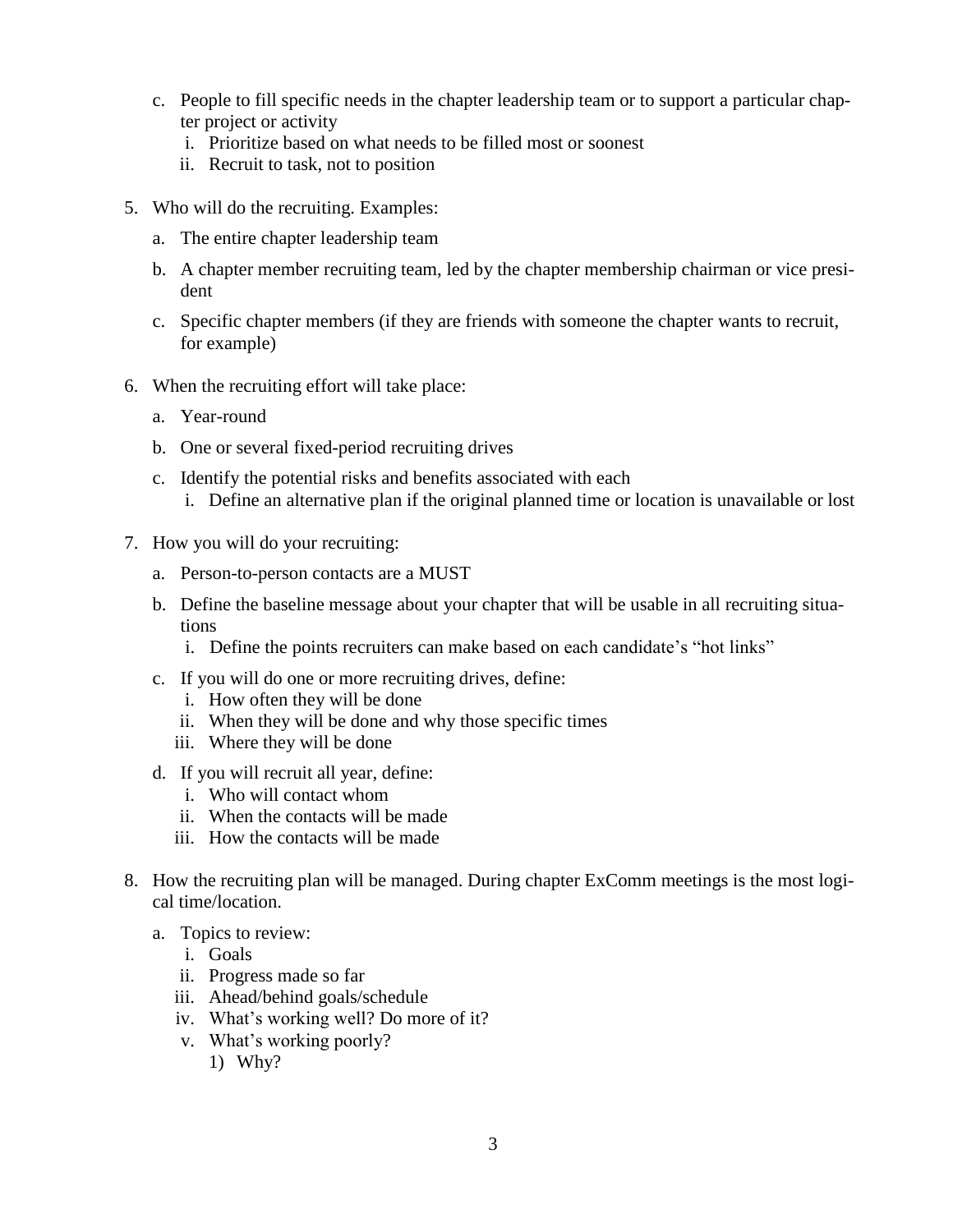2) What do we need to change or stop doing?

### **CAUTION**

Beware of the easy "explanation" that blames outside people or events for failure or poor performance. Avoid assigning blame generally. The purpose of this analysis is to improve future performance, which often involves changing or improving internal operations or attitudes.

#### **III. Execute the plan**

- 1. Collect and create recruiting materials
	- b. Request or download and print AFA's "What's In It For Me?" flyers
	- c. Create a chapter-specific flyer that highlights the chapter's programs and activities
	- d. Printed membership applications
		- i. Regular members
		- ii. Community Partners
	- e. Learn how to use the online/mobile membership applications
- 2. Identify your chapter's recruiters
	- a. Membership VP
	- b. Community Partners VP
	- c. All others
- 3. Train your recruiters on
	- a. Recruiting techniques to use and those to avoid i. Review New Member Recruiting videos, especially Part 4
	- b. Your chapter's (and AFA's) "value proposition"
	- c. "Hot links" concept
		- i. What it is
		- ii. How to listen for a candidate's "hot links" when recruiting
		- iii. How to tune your presentation to fit the candidate's "hot links"
	- d. Attitudes and expectations about organizations
		- i. Membership as an obligation: "the right thing to do"
		- ii. Membership as an opportunity to
			- 1) Make new contacts or friends
			- 2) Learn new skills or expand/improve their current ones
			- 3) Give back" to a community that's important to them
	- e. "Recruiting to task" versus "recruiting to position"
		- i. Ask the candidate to do one thing versus hold a senior position that has many responsibilities
	- f. How to respond to being turned down